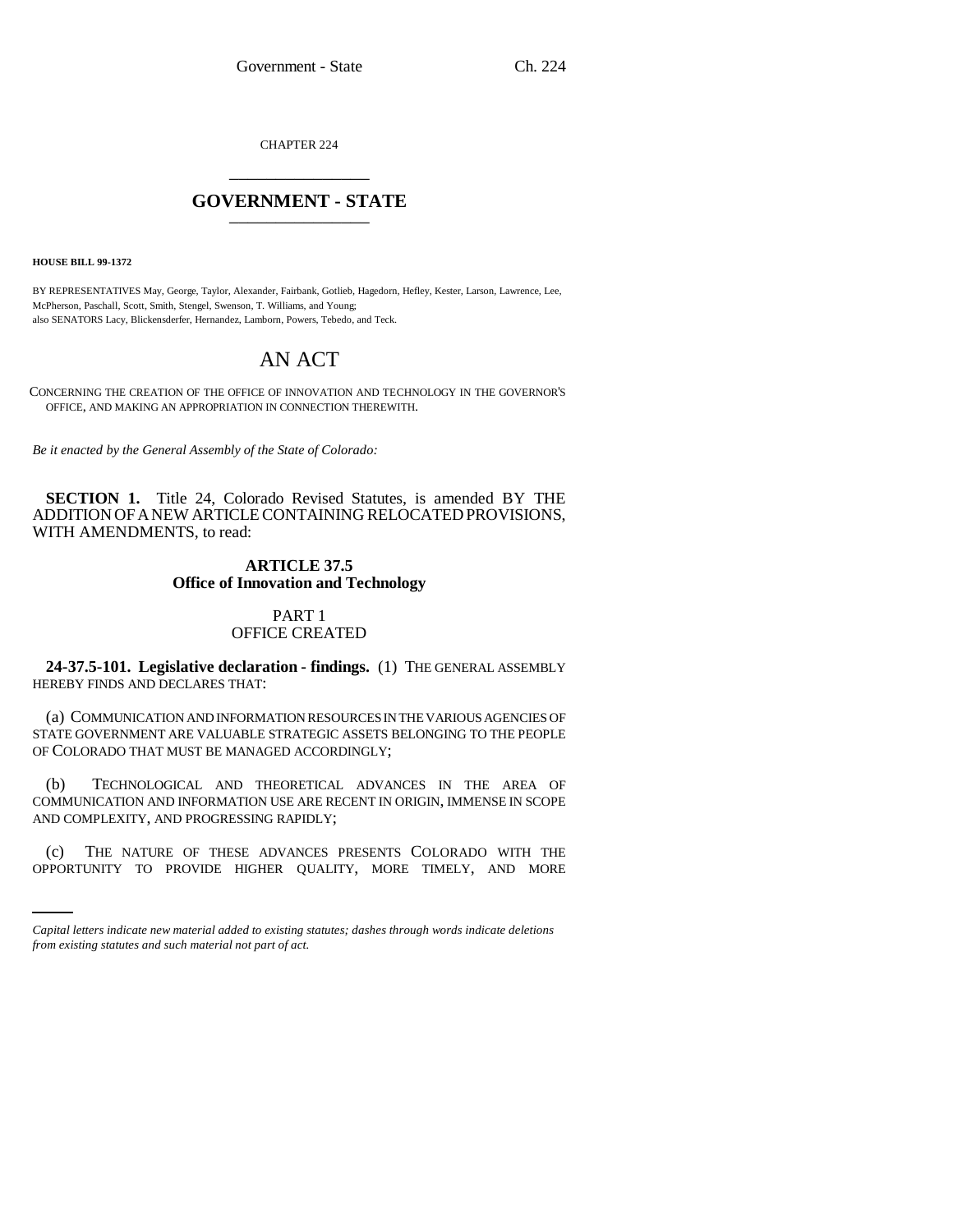#### COST-EFFECTIVE GOVERNMENTAL SERVICES;

(d) AGENCIES INDEPENDENTLY ACQUIRE UNCOORDINATED AND DUPLICATIVE INFORMATION RESOURCE TECHNOLOGIES THAT ARE MORE APPROPRIATELY ACQUIRED AS PART OF A COORDINATED EFFORT FOR MAXIMUM COST EFFECTIVENESS AND USE;

(e) THE SHARING OF COMMUNICATION AND INFORMATION RESOURCE TECHNOLOGIES AMONG AGENCIES IS OFTEN THE MOST COST-EFFECTIVE METHOD OF PROVIDING THE HIGHEST QUALITY AND MOST TIMELY GOVERNMENTAL SERVICES THAT WOULD OTHERWISE BE COST PROHIBITIVE;

(f) CONSIDERATIONS OF BOTH COST AND THE NEED FOR THE TRANSFER OF INFORMATION AMONG THE VARIOUS AGENCIES AND BRANCHES OF STATE GOVERNMENT IN THE MOST TIMELY AND USEFUL FORM POSSIBLE REQUIRE A UNIFORM POLICY AND COORDINATED SYSTEM FOR THE USE AND ACQUISITION OF COMMUNICATION AND INFORMATION RESOURCE TECHNOLOGIES; AND

(g) IT IS THE POLICY OF THIS STATE TO COORDINATE AND DIRECT THE USE OF COMMUNICATION AND INFORMATION RESOURCES TECHNOLOGIES BY STATE AGENCIES AND TO PROVIDE AS SOON AS POSSIBLE THE MOST COST-EFFECTIVE AND USEFUL RETRIEVAL AND EXCHANGE OF INFORMATION BOTH WITHIN AND AMONG THE VARIOUS STATE AGENCIES AND BRANCHES OF GOVERNMENT AND FROM THE STATE AGENCIES AND BRANCHES OF GOVERNMENT TO THE PEOPLE OF COLORADO. TO THAT END, THE OFFICE OF INNOVATION AND TECHNOLOGY IS CREATED.

**24-37.5-102. Definitions.** AS USED IN THIS ARTICLE, UNLESS THE CONTEXT OTHERWISE REQUIRES:

(1) "COMMUNICATION AND INFORMATION RESOURCES" MEANS THE PROCEDURES, EQUIPMENT, AND SOFTWARE THAT ARE DESIGNED, BUILT, OPERATED, AND MAINTAINED TO COLLECT, RECORD, PROCESS, STORE, RETRIEVE, DISPLAY, AND TRANSMIT INFORMATION. THE TERM ALSO INCLUDES ASSOCIATED PERSONNEL INCLUDING CONSULTANTS AND CONTRACTORS.

(2) "COMMUNICATION AND INFORMATION RESOURCES TECHNOLOGIES" MEANS DATA PROCESSING AND TELECOMMUNICATIONS HARDWARE, SOFTWARE, SERVICES, SUPPLIES, PERSONNEL, FACILITY RESOURCES, MAINTENANCE, AND TRAINING.

(3) "DATA PROCESSING" MEANS INFORMATION TECHNOLOGY EQUIPMENT AND RELATED SERVICES DESIGNED FOR THE AUTOMATED STORAGE, MANIPULATION, AND RETRIEVAL OF DATA BY ELECTRONIC OR MECHANICAL MEANS, OR BOTH. THE TERM INCLUDES, BUT IS NOT LIMITED TO:

(a) CENTRAL PROCESSING UNITS, FILE SERVERS, ROUTERS, FRONT-END PROCESSING UNITS, MINIPROCESSORS, MICROPROCESSORS, AND RELATED PERIPHERAL EQUIPMENT, SUCH AS DATA STORAGE DEVICES, DOCUMENT SCANNERS, DATA ENTRY EQUIPMENT, TERMINAL EQUIPMENT, COMPUTER-BASED WORD PROCESSING SYSTEMS OTHER THAN MEMORY OR OTHER TYPEWRITERS, AND EQUIPMENT AND SYSTEMS FOR AUTOMATED NETWORKS;

(b) ALL RELATED SERVICES, INCLUDING FEASIBILITY STUDIES, SYSTEMS DESIGN,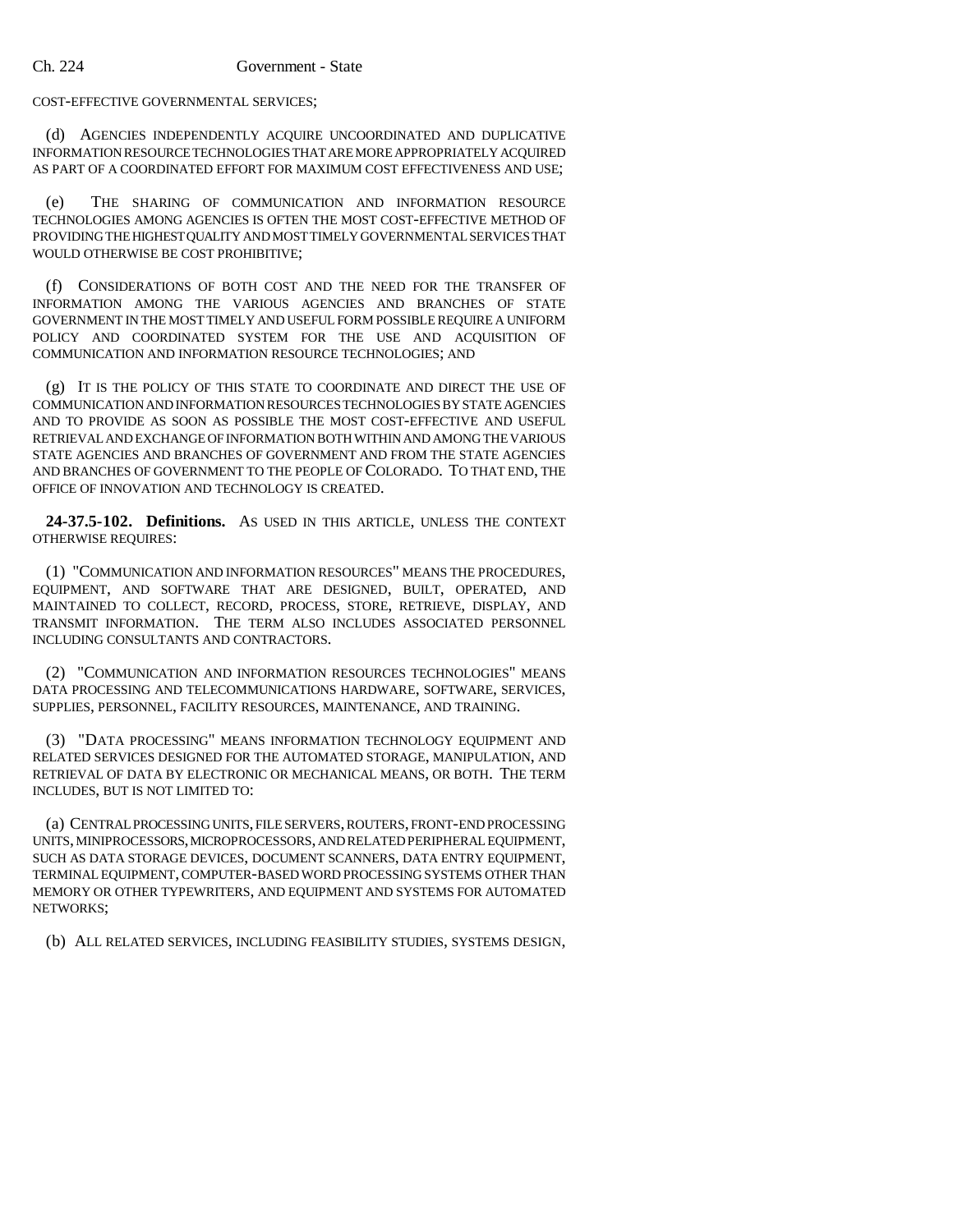SOFTWARE DEVELOPMENT, AND TIME-SHARING SERVICES, WHETHER PROVIDED BY STATE EMPLOYEES OR BY OTHERS; AND

(c) THE PROGRAMS AND ROUTINES USED TO EMPLOY AND CONTROL THE CAPABILITIES OF DATA PROCESSING HARDWARE, INCLUDING OPERATING SYSTEMS, COMPILERS, ASSEMBLERS, UTILITIES, LIBRARY ROUTINES, MAINTENANCE ROUTINES, APPLICATIONS, AND COMPUTER NETWORKING PROGRAMS.

(4) "OFFICE" MEANS THE OFFICE OF INNOVATION AND TECHNOLOGY CREATED PURSUANT TO SECTION 24-37.5-103.

(5) "STATE AGENCY" MEANS EVERY STATE OFFICE, WHETHER LEGISLATIVE, EXECUTIVE, OR JUDICIAL, AND ALL OF ITS RESPECTIVE OFFICERS, DEPARTMENTS, DIVISIONS, COMMISSIONS, BOARDS, BUREAUS, AND INSTITUTIONS. "STATE AGENCY" DOES NOT INCLUDE STATE-SUPPORTED INSTITUTIONS OF HIGHER EDUCATION, THE DEPARTMENT OF HIGHER EDUCATION, THE COLORADO COMMISSION ON HIGHER EDUCATION, OR OTHER INSTRUMENTALITY THEREOF.

**24-37.5-103. Office of innovation and technology - creation.** THERE IS HEREBY CREATED IN THE OFFICE OF THE GOVERNOR AN OFFICE OF INNOVATION AND TECHNOLOGY, THE HEAD OF WHICH SHALL BE THE CHIEF TECHNOLOGY OFFICER, WHO SHALL BE APPOINTED BY THE GOVERNOR AND WHO SHALL SERVE AT THE PLEASURE OF THE GOVERNOR.

**24-37.5-104. Transfer of functions.** (1) THE OFFICE SHALL, ON AND AFTER JULY 1, 1999, EXECUTE, ADMINISTER, PERFORM, AND ENFORCE THE RIGHTS, POWERS, DUTIES, FUNCTIONS, AND OBLIGATIONS VESTED IN THE COMMISSION ON INFORMATION MANAGEMENT AS A COMMISSION IN THE DEPARTMENT OF PERSONNEL PRIOR TO SAID DATE CONCERNING THE DUTIES AND FUNCTIONS TRANSFERRED TO THE OFFICE PURSUANT TO THIS SECTION.

(2) (a) ON AND AFTER JULY 1, 1999, THE OFFICERS AND EMPLOYEES OF THE COMMISSION ON INFORMATION MANAGEMENT PRIOR TO SAID DATE WHOSE DUTIES AND FUNCTIONS CONCERNED THE DUTIES AND FUNCTIONS TRANSFERRED TO THE OFFICE PURSUANT TO THIS SECTION AND WHOSE EMPLOYMENT IN THE OFFICE IS DEEMED NECESSARY BY THE CHIEF TECHNOLOGY OFFICER TO CARRY OUT THE PURPOSES OF THIS ARTICLE SHALL BE TRANSFERRED TO THE OFFICE AND BECOME EMPLOYEES THEREOF.

(b) ANY SUCH EMPLOYEES WHO ARE CLASSIFIED EMPLOYEES IN THE STATE PERSONNEL SYSTEM SHALL RETAIN ALL RIGHTS TO THE PERSONNEL SYSTEM AND RETIREMENT BENEFITS PURSUANT TO THE LAWS OF THIS STATE, AND THEIR SERVICES SHALL BE DEEMED TO HAVE BEEN CONTINUOUS. ALL TRANSFERS AND ANY ABOLISHMENT OF POSITIONS IN THE STATE PERSONNEL SYSTEM SHALL BE MADE AND PROCESSED IN ACCORDANCE WITH STATE PERSONNEL SYSTEM LAWS AND REGULATIONS.

(3) ON JULY 1, 1999, ALL ITEMS OF PROPERTY, REAL AND PERSONAL, INCLUDING OFFICE FURNITURE AND FIXTURES, BOOKS, DOCUMENTS, AND RECORDS OF THE COMMISSION ON INFORMATION MANAGEMENT PRIOR TO SAID DATE PERTAINING TO THE DUTIES AND FUNCTIONS TRANSFERRED TO THE OFFICE PURSUANT TO THIS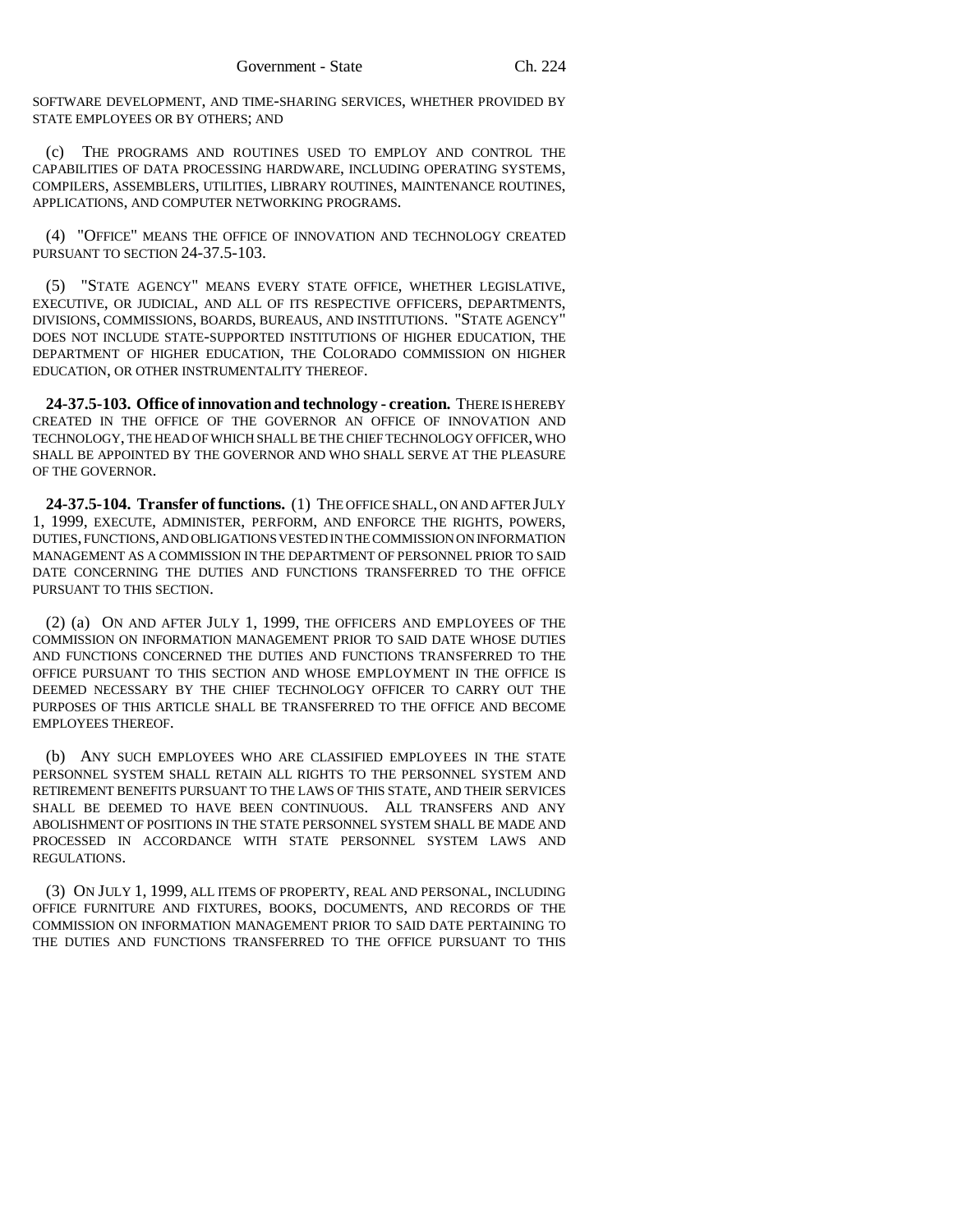SECTION, ARE TRANSFERRED TO THE OFFICE AND BECOME THE PROPERTY THEREOF.

(4) WHENEVER THE COMMISSION ON INFORMATION MANAGEMENT IS REFERRED TO OR DESIGNATED BY A CONTRACT OR OTHER DOCUMENT IN CONNECTION WITH THE DUTIES AND FUNCTIONS TRANSFERRED TO THE OFFICE PURSUANT TO THIS ARTICLE, SUCH REFERENCE OR DESIGNATION SHALL BE DEEMED TO APPLY TO THE OFFICE CREATED PURSUANT TO THIS SECTION. ALL CONTRACTS ENTERED INTO BY THE COMMISSION ON INFORMATION MANAGEMENT PRIOR TO JULY 1,1999, IN CONNECTION WITH THE DUTIES AND FUNCTIONS TRANSFERRED TO THE OFFICE PURSUANT TO THIS SECTION ARE HEREBY VALIDATED, WITH THE OFFICE CREATED BY SECTION 24-37.5-103 SUCCEEDING TO ALL THE RIGHTS AND OBLIGATIONS OF SUCH CONTRACTS. ANY APPROPRIATIONS OF FUNDS FROM PRIOR FISCAL YEARS OPEN TO SATISFY OBLIGATIONS INCURRED PURSUANT TO SUCH CONTRACTS ARE HEREBY TRANSFERRED AND APPROPRIATED TO THE OFFICE CREATED BY SECTION 24-37.5-103 FOR THE PAYMENT OF SUCH OBLIGATIONS.

**24-37.5-105. Office - responsibilities.** (1) THE OFFICE IS EMPOWERED TO RECEIVE AND EXPEND GRANTS, GIFTS, AND BEQUESTS, SPECIFICALLY INCLUDING STATE AND FEDERAL FUNDS AND OTHER FUNDS AVAILABLE, AND TO CONTRACT WITH THE UNITED STATES AND ANY OTHER LEGAL ENTITIES WITH RESPECT THERETO.

(2) CONTRIBUTIONS OF ADVANCED TECHNOLOGY EQUIPMENT, GRANTS, GIFTS, OR BEQUESTS FROM PRIVATE SOURCES, INCLUDING BUT NOT LIMITED TO ADVANCED TECHNOLOGY COMPANIES, INDIVIDUALS, AND FOUNDATIONS, MAY BE DESIGNATED BY THE OFFICE TO A SPECIFIC STATE ENTITY OR MAY BE NONDESIGNATED.

(3) THE OFFICE MAY:

(a) IDENTIFY AND ENCOURAGE ADVANCED AND EMERGING TECHNOLOGY INDUSTRIES TO LOCATE IN COLORADO;

(b) DEVELOP AND ENCOURAGE A WORLD-WIDE WEB BASED STATE GOVERNMENT AND FACILITATE THE DISSEMINATION OF INFORMATION ONTO THE WEB;

(c) EVALUATE AND STREAMLINE SYSTEMWIDE BUSINESS PRACTICES FOR THE PURPOSE OF FINDING METHODS FOR THE ENHANCED UTILIZATION OF TECHNOLOGY;

(d) INVESTIGATE AND DEVELOP METHODS FOR MAXIMIZING BROADBAND ACCESS THROUGHOUT THE STATE;

(e) FACILITATE THE COMMERCIALIZATION OF TECHNOLOGY FROM THE PRIVATE SECTOR TO THE PUBLIC SECTOR; AND

(f) PROMOTE THE TECHNOLOGY AND INFRASTRUCTURE NECESSARY TO ENABLE AND ENSURE THE PARTICIPATION OF COLORADO CITIZENS AND BUSINESSES IN ELECTRONIC COMMERCE.

**24-37.5-106. Chief technology officer - duties and responsibilities.** (1) THE CHIEF TECHNOLOGY OFFICER SHALL:

(a) MONITOR TRENDS AND ADVANCES IN COMMUNICATION AND INFORMATION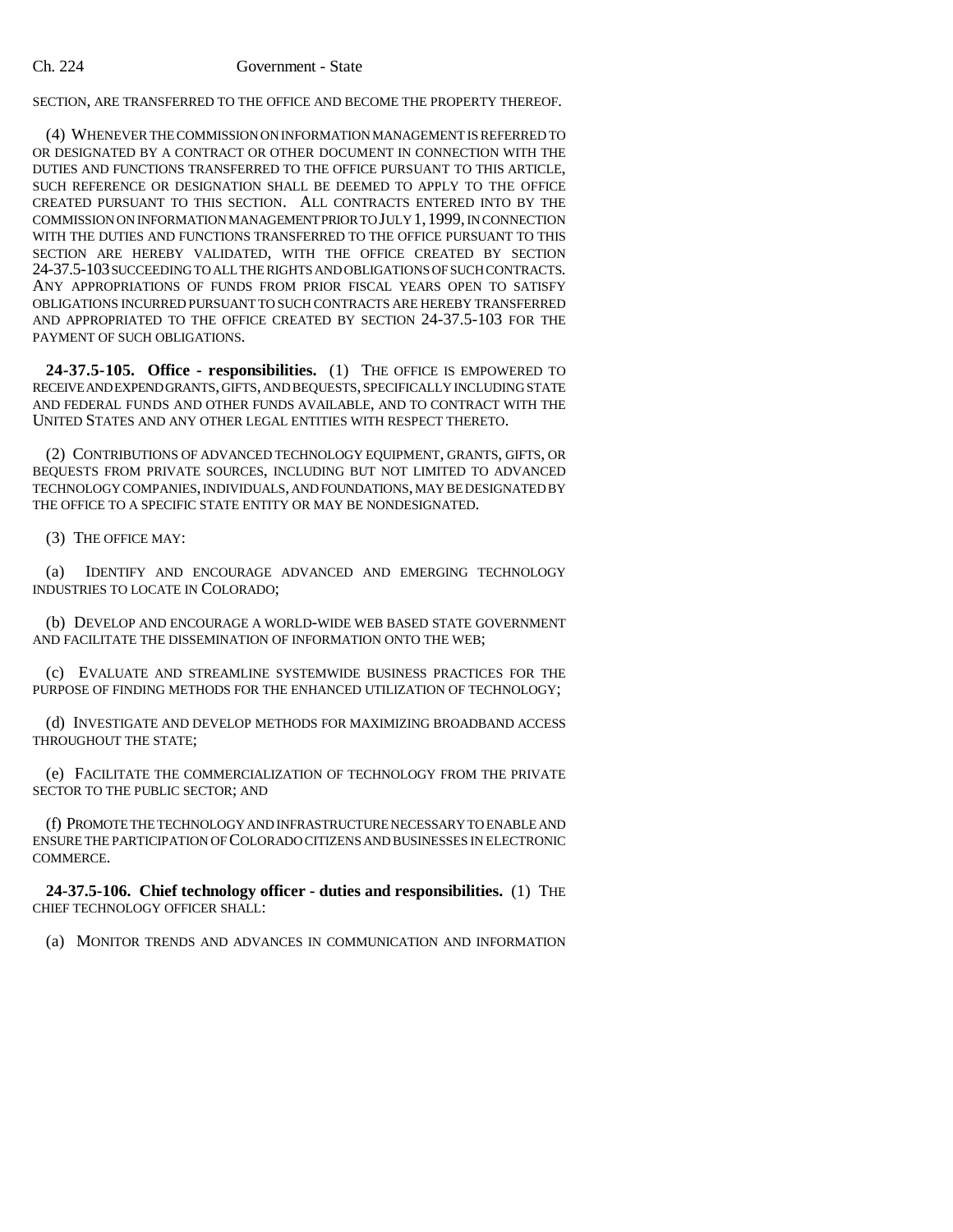Government - State Ch. 224

RESOURCES AND DATA PROCESSING, DIRECT AND APPROVE A COMPREHENSIVE, STATEWIDE, FOUR-YEAR PLANNING PROCESS, AND PLAN FOR THE ACQUISITION, MANAGEMENT, AND USE OF COMMUNICATION AND INFORMATION RESOURCES AND DATA PROCESSING. THE STATEWIDE PLAN SHALL BE UPDATED ANNUALLY AND SUBMITTED TO THE GOVERNOR, THE SPEAKER OF THE HOUSE OF REPRESENTATIVES, AND THE PRESIDENT OF THE SENATE, FOLLOWING REVIEW BY THE LEGISLATIVE COMMUNICATIONS AND INFORMATION TECHNOLOGY COMMITTEE CREATED IN HOUSE BILL 99-1348, ENACTED AT THE FIRST REGULAR SESSION OF THE SIXTY-SECOND GENERAL ASSEMBLY. IN DEVELOPING AND UPDATING SUCH PLANS, THE CHIEF TECHNOLOGY OFFICER SHALL CONSIDER THE ADVICE AND RECOMMENDATIONS OF THE COMMISSION ON INFORMATION MANAGEMENT.

(b) REQUIRE STATE AGENCIES TO PREPARE AND SUBMIT COMMUNICATIONS AND DATA PROCESSING PLANS TO THE OFFICE;

(c) DIRECT THE FORMULATION AND PROMULGATION OF POLICIES, STANDARDS, SPECIFICATIONS, AND GUIDELINES FOR COMMUNICATION AND INFORMATION RESOURCES, COMMUNICATION AND INFORMATION RESOURCES TECHNOLOGIES, AND DATA PROCESSING IN STATE AGENCIES, INCLUDING, BUT NOT LIMITED TO, THOSE REQUIRED TO SUPPORT STATE AND LOCAL GOVERNMENT EXCHANGE, ACQUISITION, STORAGE, USE, SHARING AND DISTRIBUTION OF GEOGRAPHIC OR BASE MAP DATA AND RELATED TECHNOLOGIES AND CONCERNING THE DEVELOPMENT OF ELECTRONIC TRANSACTIONS INCLUDING THE USE OF ELECTRONIC SIGNATURES AS SPECIFIED IN LAW;

(d) DIRECT THE DEVELOPMENT OF POLICIES AND PROCEDURES, IN CONSULTATION WITH THE OFFICE OF STATE PLANNING AND BUDGETING, THAT ARE INTEGRATED INTO THE STATE'S STRATEGIC PLANNING AND BUDGETING PROCESSES AND THAT STATE AGENCIES SHALL FOLLOW IN DEVELOPING COMMUNICATIONS AND DATA PROCESSING PLANS AND TECHNOLOGY-RELATED BUDGET REQUESTS;

(e) DIRECT THE DEVELOPMENT OF POLICIES AND PROCEDURES FOR THE EFFECTIVE MANAGEMENT OF TECHNOLOGY INVESTMENTS THROUGHOUT THEIR ENTIRE LIFE CYCLE, INCLUDING, BUT NOT LIMITED TO, PROJECT DEFINITION, PROCUREMENT, DEVELOPMENT, IMPLEMENTATION, OPERATION, PERFORMANCE EVALUATION, AND ENHANCEMENT OR RETIREMENT;

(f) REVIEW BUDGET REQUESTS FOR COMMUNICATION AND INFORMATION RESOURCES, COMMUNICATION AND INFORMATION RESOURCES TECHNOLOGIES, AND DATA PROCESSING FROM STATE AGENCIES;

(g) DIRECT THE DEVELOPMENT OF POLICIES AND PROCEDURES FOR REVIEW BY THE COMMISSION ON INFORMATION MANAGEMENT OF COMMUNICATION AND INFORMATION RESOURCES, COMMUNICATION AND INFORMATION RESOURCES TECHNOLOGIES, AND DATA PROCESSING PROCUREMENTS, AGREEMENTS, OR CONTRACTS FOR AMOUNTS EXCEEDING TWENTY-FIVE THOUSAND DOLLARS;

(h) SUBJECT TO THE REVIEW AND APPROVAL OF THE COMMISSION ON INFORMATION MANAGEMENT, AGGREGATE COMMUNICATION AND INFORMATION RESOURCES, COMMUNICATION AND INFORMATION RESOURCES TECHNOLOGIES, AND DATA PROCESSING PROCUREMENTS FOR ONE OR MORE STATE AGENCIES;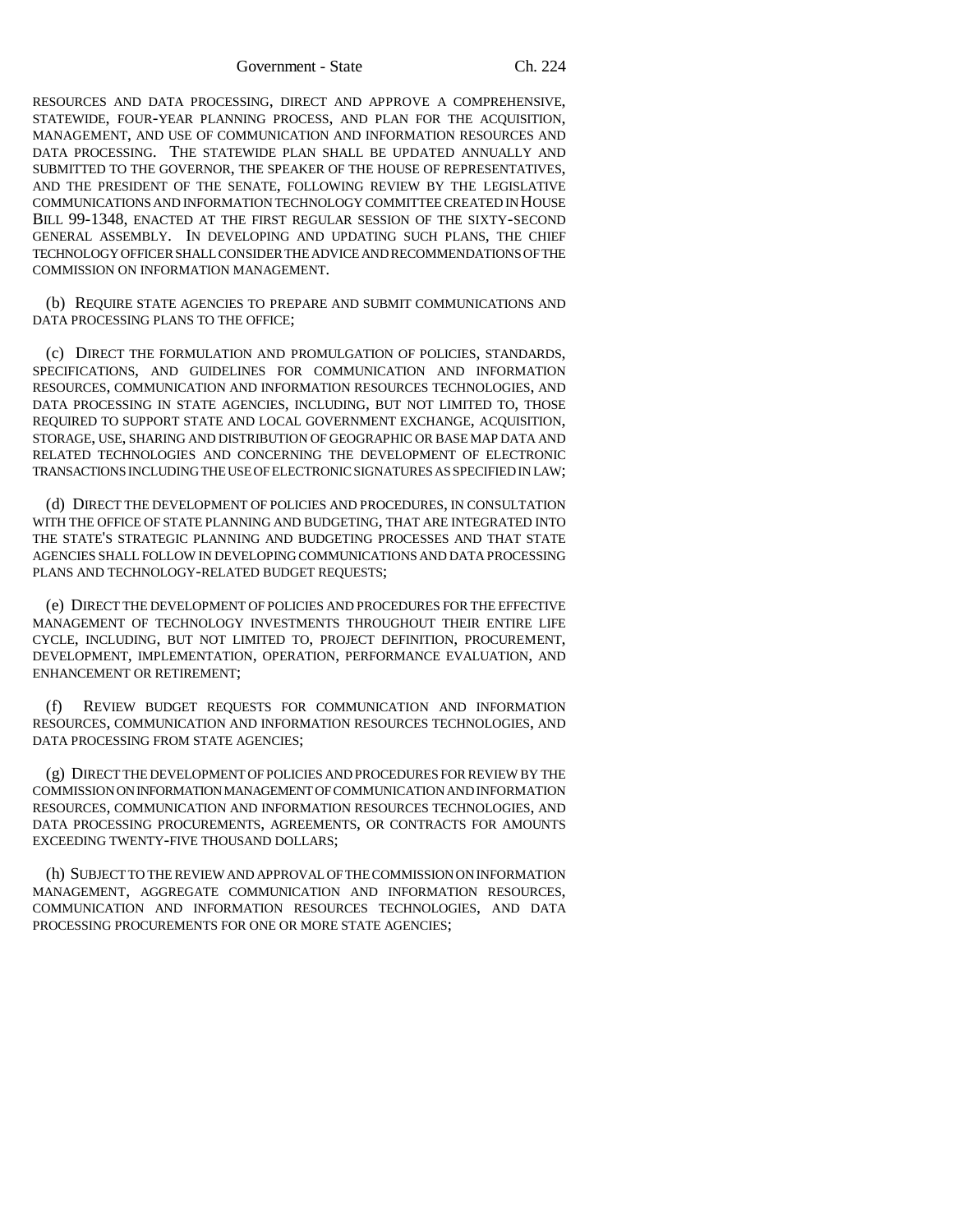(i) DIRECT THE ESTABLISHMENT OF STATEWIDE STANDARDS FOR THE EFFICIENT EXCHANGE OF ELECTRONIC INFORMATION AND TECHNOLOGY, INCLUDING INFRASTRUCTURE, BETWEEN THE PUBLIC AND PRIVATE SECTORS IN THE STATE;

(j) EVALUATE THE FEASIBILITY OF OUTSOURCING COMMUNICATION AND INFORMATION RESOURCES AND DATA PROCESSING RESOURCES AND SERVICES AND OUTSOURCE THOSE RESOURCES AND SERVICES THAT WOULD BE BENEFICIAL TO THE STATE.

## PART 2

## COMMISSION ON INFORMATION MANAGEMENT

**24-37.5-201. [Formerly 24-30-1701] Commission on information management - creation - membership.** (1) EFFECTIVE JULY 1, 1999, THE COMMISSION ON INFORMATION MANAGEMENT IS ABOLISHED, AND THE TERMS OF THE MEMBERS OF THE COMMISSION SERVING AS SUCH IMMEDIATELY PRIOR TO JULY 1, 1999, ARE TERMINATED.

 $(1)$  (2) (a) There is hereby created in the department of personnel OFFICE OF INNOVATION AND TECHNOLOGY the commission on information management which shall consist of fifteen SEVENTEEN members and shall be constituted as follows:

(I) The governor shall appoint eight SIX members from the private sector who shall exhibit a background in information management and technology;

(II) The president of the senate shall appoint one member TWO MEMBERS of the senate AND THE MINORITY LEADER OF THE SENATE SHALL APPOINT ONE MEMBER OF THE SENATE, and the speaker of the house of representatives shall appoint one member THREE MEMBERS of the house of representatives, ONE OF WHOM SHALL BE A MINORITY PARTY MEMBER; and

(III) The remaining five members shall be the executive director of the department of personnel CHIEF TECHNOLOGY OFFICER, the executive directors of three principal departments, which departments shall be designated by the governor, and the state court administrator.

(b) Private sector members shall serve for terms of four years each; except that, of those members first appointed to the commission, the terms of office shall be as follows: Two shall be appointed for one year, two shall be appointed for two years, AND two shall be appointed for three years. and two shall be appointed for four years. Private sector members shall receive no compensation for their services but shall be reimbursed from the governor's budget for their actual and necessary expenses incurred in the performance of their duties on the commission. Legislative members shall be compensated in the same manner as for attendance at interim committee meetings.

 $(2)$  (3) The commission annually shall elect a chairman from among its members CHAIR SHALL BE THE CHIEF TECHNOLOGY OFFICER, AND THE VICE-CHAIR SHALL BE A PRIVATE SECTOR MEMBER OF THE COMMISSION APPOINTED BY THE GOVERNOR.

 $(3)$  (4) Subject to availability, the executive, judicial, and legislative departments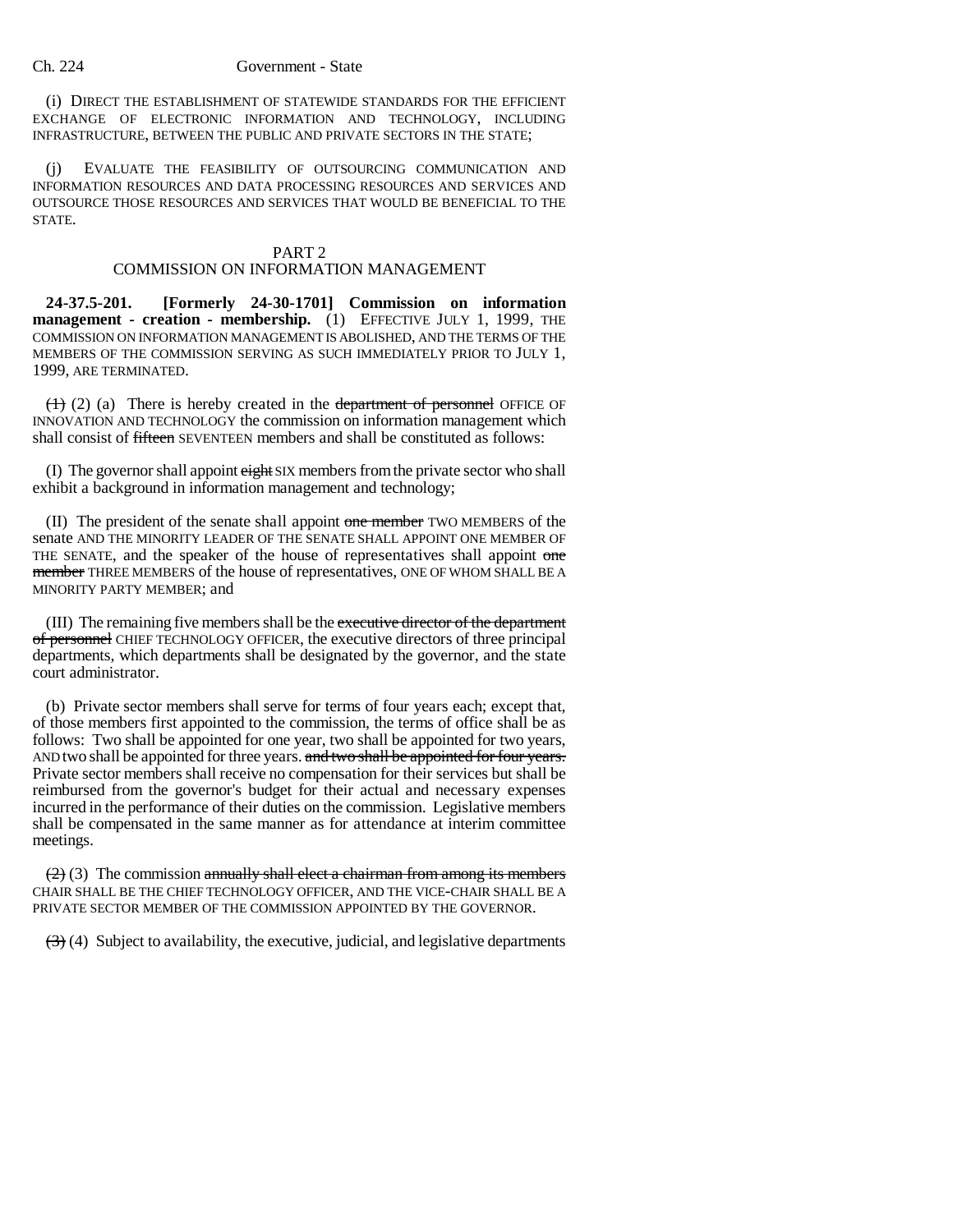shall make available to the commission such data, facilities, and personnel as are necessary for the performance of the commission's duties.

**24-37.5-202. [Formerly 24-30-1702] Commission's purposes, powers, and** duties. (1) The purposes of the commission on information management are to oversee strategic planning and set policy for the state's COMMUNICATIONS AND information systems and to assure continuity in COMMUNICATIONS AND planning and controlling the state's investment in information systems. In furtherance of these purposes, the commission shall have the following powers and duties:

(a) To prepare annually and approve the state's strategic COMMUNICATIONS AND data processing plan and assure that long-range plans of state agencies are developed in accordance with said data processing plan;

(b) To assess the status of current state data processing systems and evaluate other potential systems;

(c) To develop an approach for achieving statewide compatibility or accessibility of COMMUNICATIONS AND information systems;

(d) To approve a set of minimum standards to control purchases by state agencies and approve criteria to be used in approving or rejecting agency procurements. Approved standards and criteria shall be promulgated as rules and regulations pursuant to the "State Administrative Procedure Act", article 4 of this title.

(e) EXCEPT AS OTHERWISE DIRECTED BY THE CHIEF TECHNOLOGY OFFICER, TO DISAPPROVE STATE AGENCY PROCUREMENTS FOR COMMUNICATION AND INFORMATION RESOURCES, COMMUNICATION AND INFORMATION RESOURCES TECHNOLOGIES, AND DATA PROCESSING SYSTEMS THAT DO NOT CONFORM TO THE STATE STRATEGIC COMMUNICATIONS AND DATA PROCESSING PLAN;

 $(e)$  (f) To advise the governor and the general assembly on COMMUNICATIONS AND data processing matters;

 $(f)$  (g) To study the COMMUNICATIONS AND automated data processing needs of state agencies; and

 $\overline{(g)}$  (h) To fulfill the duties concerning the statewide COMMUNICATIONS AND information infrastructure specified in section 24-30-1702.5 SECTION 24-37.5-203.

(2) The commission shall exercise its powers and perform its duties and functions specified by this article as if the same were transferred to the department by a type 1 transfer, as such transfer is defined in article 1 of this title.

**24-37.5-203. [Formerly 24-30-1702.5] Statewide communications and information infrastructure - establishment - duties.** (1) (a) The general assembly hereby finds that development of a statewide information infrastructure that connects urban and rural communities across the state and is accessible to citizens, state and local government agencies, school districts, institutions of higher education, public libraries, the state judicial system, health care providers, and entities involved in economic development is critical for the continued advancement of the state.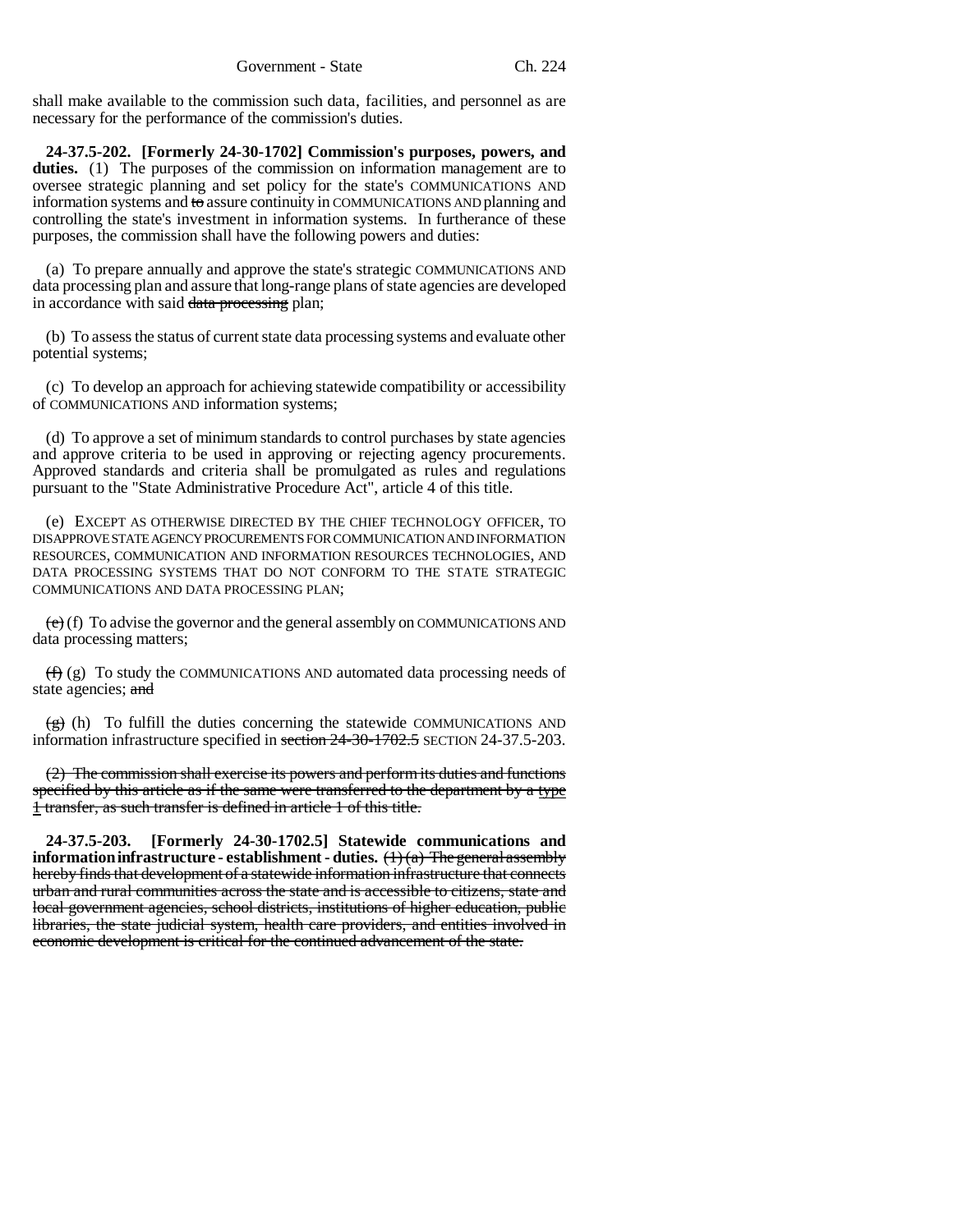(b) The general assembly finds that a statewide information infrastructure will provide Colorado's state and local governments, educators, public libraries, health care providers, businesses, and citizens with:

(I) Connections between and among institutions of higher education, school districts, public libraries, public hospitals, courts, and government offices both inside and outside the state;

(II) The necessary infrastructure to support distance learning, telemedicine, economic development, and enhanced citizen access to government information;

(III) Reduced pollution through the deployment of information services that reduce the need to travel long distances for education, health care, government services, and information and eliminate distance as a factor that detracts from individuals' quality of life;

(IV) Growth opportunities for existing education, health care, and business institutions regardless of geographic location;

(V) Enhanced positioning for the state as an international source of education, information access, health care, business, and economic development;

(VI) Increased efficiency in funding through the elimination of costly duplication and gaps in infrastructure that cause the misuse of state resources; and

(VII) Establishment of Colorado as a leader in providing an open access information superhighway.

(2) As used in this section, unless the context otherwise requires:

(a) "Communities" means geographically defined communities and communities of interest, including but not limited to education, libraries, health care, the judicial system, and economic development.

(b) "Information infrastructure" means all services offered to the public, either free or at a set price, that employ the statewide telecommunications infrastructure to provide, for the benefit of the public or private sector, text, video, image, sound, or data.

 $\left(\frac{1}{2}\right)$  (1) With regard to the statewide COMMUNICATIONS AND information infrastructure, the commission on information management shall have the following duties:

(a) To develop and implement requirements for the statewide COMMUNICATIONS AND information infrastructure based on present and future user applications;

(b) To review existing portions of the statewide COMMUNICATIONS AND information infrastructure to determine the areas of the state in which they exist and whether the existing portions are adequate and usable for present and future user applications;

(c) To define and initiate a partnership between the public and private sector for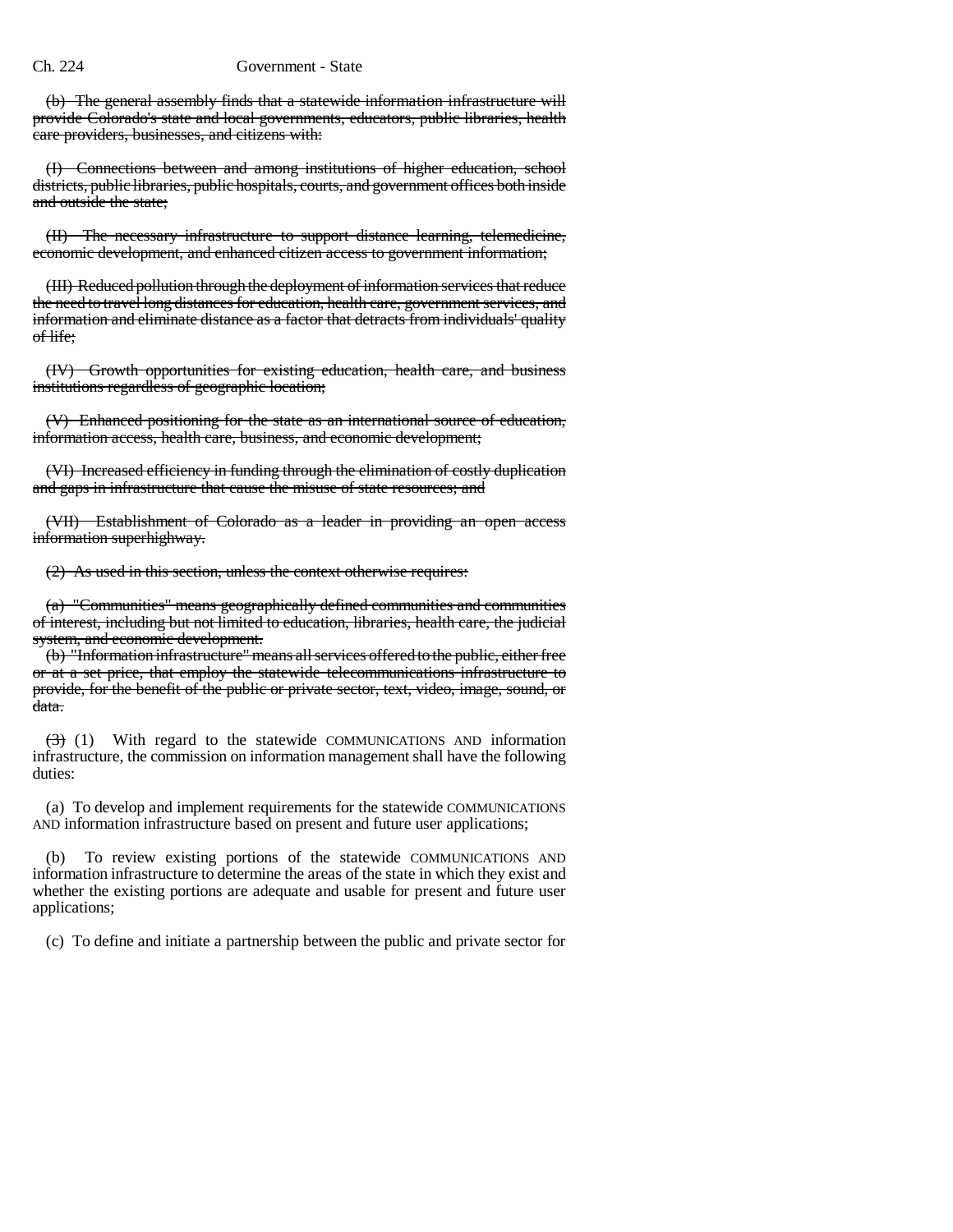funding and building the statewide COMMUNICATIONS AND information infrastructure, with the understanding that the private sector will build the necessary portions of the statewide COMMUNICATIONS AND information infrastructure;

(d) To initiate a system to manage the use of the statewide COMMUNICATIONS AND information network in the most economical and effective manner; including designation of a system usage manager;

(e) To oversee ongoing use of the statewide COMMUNICATIONS AND information infrastructure;

(f) To recommend, if necessary, further legislation and budget appropriations for ongoing implementation of the statewide COMMUNICATIONS AND information infrastructure.

**24-37.5-204. [Formerly 24-30-1703] Status of state agencies.** State agencies including the legislative and judicial departments, shall have general supervision of their COMMUNICATIONS AND automated data processing systems but shall comply with the plans, policies, AND directives rules, and regulations issued by the commission and shall, upon request of the general assembly or the joint budget committee, provide satisfactory evidence of said compliance.

**24-37.5-205. [Formerly 24-30-1704] Annual report by commission.** The commission shall report to the GOVERNOR AND THE COMMUNICATIONS AND INFORMATION TECHNOLOGY COMMITTEE CREATED IN HOUSE BILL 99-1348, ENACTED AT THE FIRST REGULAR SESSION OF THE SIXTY-SECOND general assembly, regularly on at least an annual basis concerning the implementation of the provisions of this part 17 PART 2.

**SECTION 2. Repeal.** 24-1-128 (7) (m), Colorado Revised Statutes, is repealed as follows:

**24-1-128. Department of personnel - creation.** (7) The department of personnel shall include the following administrative support services:

(m) The commission on information management. Such commission, created by section 24-30-1701, and its powers, duties, and functions are transferred by a **type 1** transfer to the department of personnel.

**SECTION 3.** 16-20.5-102 (2.3), Colorado Revised Statutes, is amended to read:

**16-20.5-102. Definitions.** As used in this article, unless the context otherwise requires:

(2.3) "Commission" means the commission on information management created by section 24-30-1701 SECTION 24-37.5-201, C.R.S.

**SECTION 4. Repeal of provisions being relocated in this act.** Part 17 of article 30 of title 24, Colorado Revised Statutes, is repealed.

**SECTION 5. Appropriation - adjustments in 1999 long bill.** (1) In addition